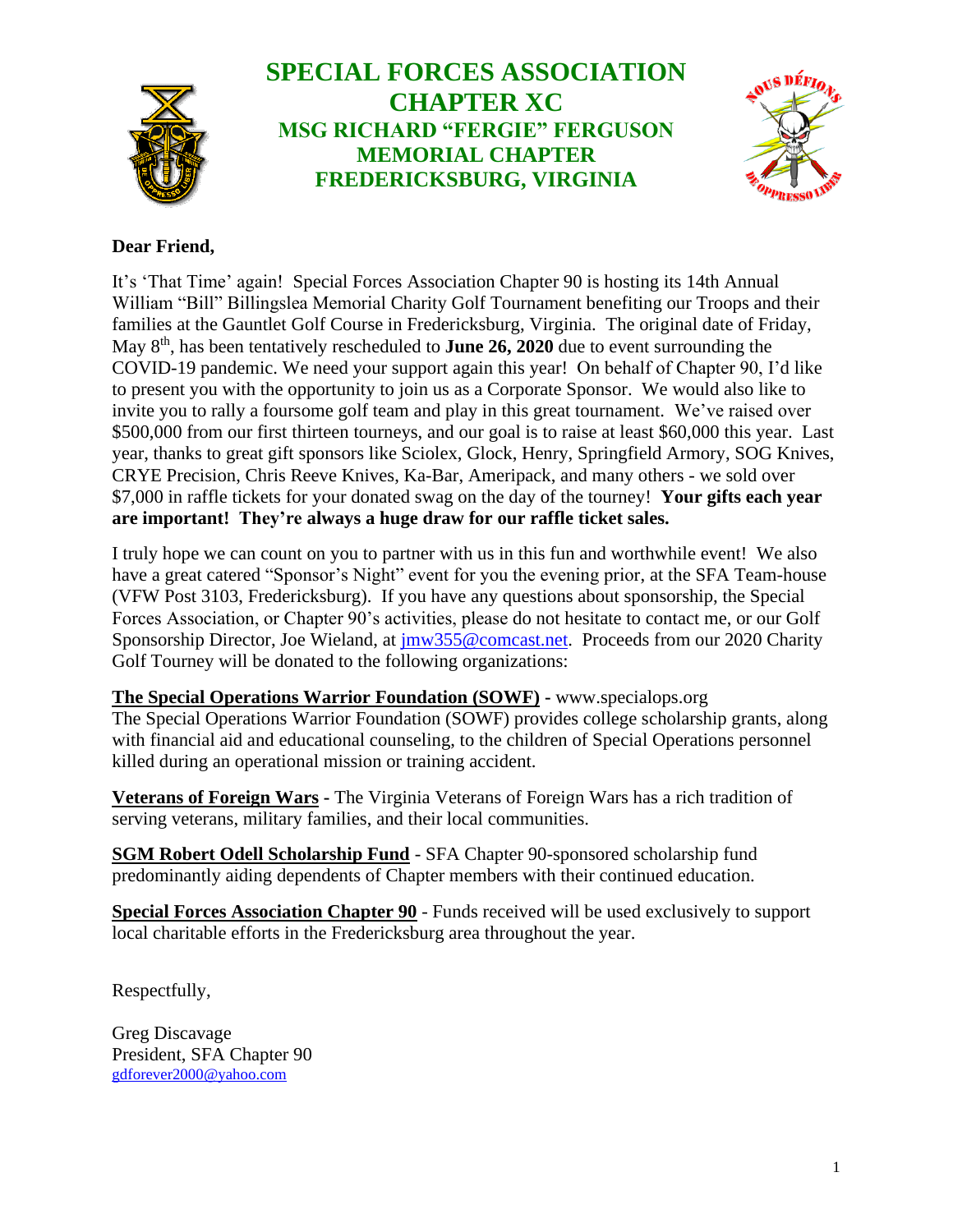

# **Subject: 2020 14 th Annual SFA CH 90 Charity Golf Tournament - Sponsorship Program**

#### **1. "Tee Box" Sponsor**

The four levels of Tee Box sponsorship are:

Bronze - \$500.00 to \$999.00 contribution Silver - \$1,000.00 to \$4,999.00 contribution Gold - \$5,000.00 to \$9,999.00 contribution Platinum - \$10,000.00 contribution

Your Tee Box sponsorship provides a 24" x 18" sign with your company logo. This sign will be prominently displayed at one of the course's tee boxes. In addition, if you provide a company banner or other type of advert, we will proudly post it in the common area of the course clubhouse during the tournament.

#### **2. Gift Sponsor**

Gifts such as your company's Logoed merchandise make great raffle and/or door prizes. There is no limit to the quantity or value of these item(s). Sponsorship gifts with values exceeding \$500.00 will also be recognized with a 24" x 18" sign with your company logo. Signs will be placed near the clubhouse and/or registration table areas.

# **3. Recognition**

As a corporate sponsor, your company logo will be displayed on the 2020 Golf Tournament event page of our SFA Chapter 90 website at [www.sfach90.org](http://www.sfach90.org/).

#### **4. Administrative Information**

Checks should be made payable to: **SFA Chapter 90 ("2020 Golf Fundraiser" on memo line).** 

Mail checks and/or gifts to:

**SFACH90 Golf Sponsorship Director P.O. Box 396 Hartwood, VA 22471**